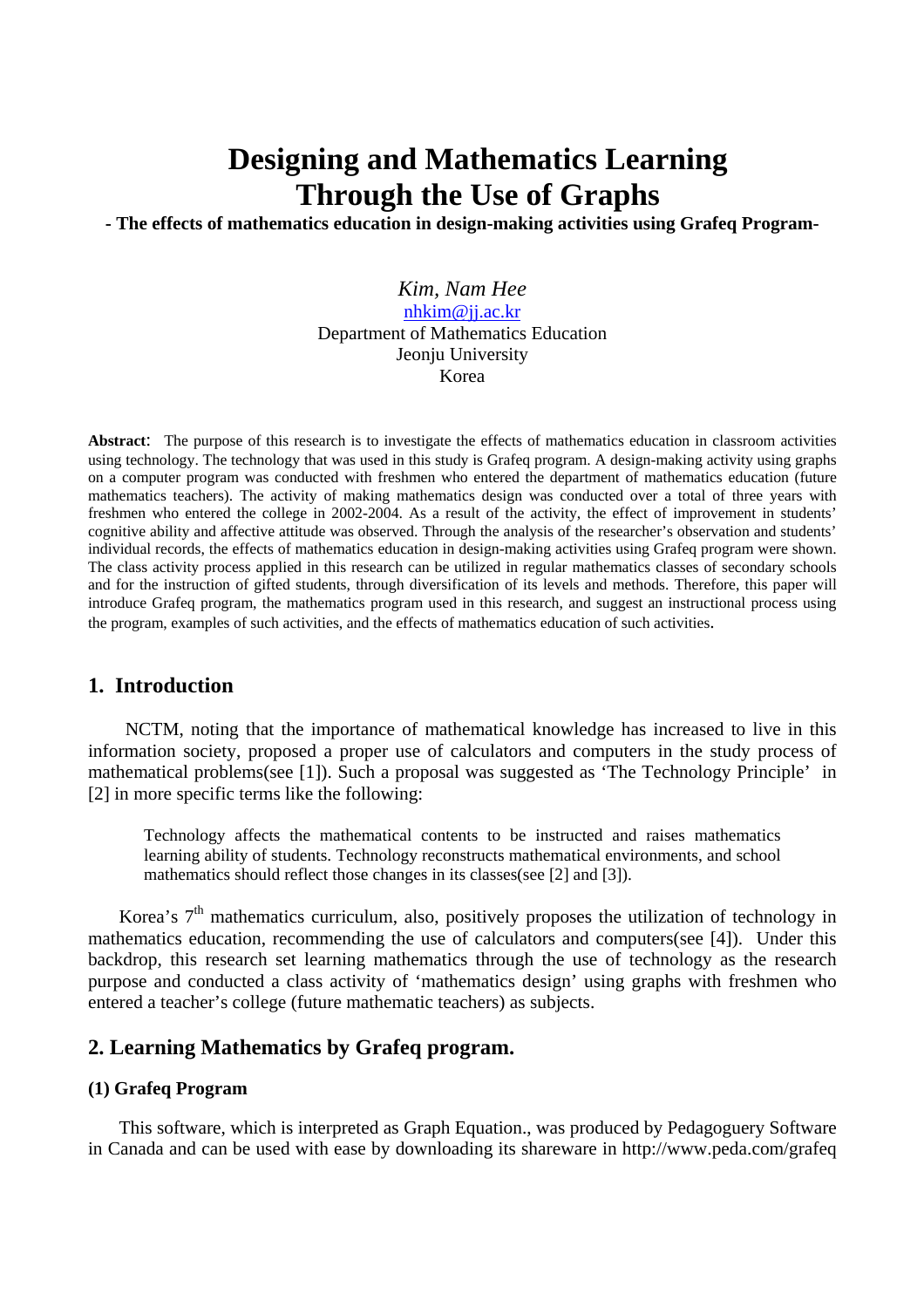(for the English Version, see [8]) or http://www.mathlove.org (for the Korean Version, see [9]), a homepage of national mathematics teachers' study group in Korea. Its usage is so simple that getting accustomed to the program takes only 10-20 minutes; and Grafeq, which enables the study of graphs of equation and the domain of inequality, is a program that draws two-dimensional plane graphs when one enters an expression as he writes on the paper in the input window without entering a separate instruction word. The easy-to-purchase materials related to Grafeq is MathLove(1998), Cho Sung-yoon (2000), and Chang Hoon and Cho Sung-yoon (2001)(see [5], [6] and [7]).

| <b>E Graph #1: Relation #1 (Algebraic)</b>                              | Graph #1: Relation #1 (Algebraic)                             |  |
|-------------------------------------------------------------------------|---------------------------------------------------------------|--|
| 36 ▼ Font Size<br><b>□</b> Active<br>Color<br>Relation #                | 36 ▼ Font Size<br>Active<br><b>Color</b><br><b>Relation #</b> |  |
| $y=x+\{1,2,3\}$<br>Press return to graph; press tab to add a constraint |                                                               |  |

**Fig. 1:** The Screen to Input Equation in Grafeq

## **(2) Mathematics Learning in Grafeq Program.**

 The contents of mathematics learning, which can be practiced through Grafeq, have been analyzed in relation to the characteristics of the program.

- Understanding and utilization of various mathematical expressions:
	- Draws graphs for various numerical formula, which includes explicit function, implicit function, function with parameters, etc.
- Grasping the shape of graphs through visualization:
	- One can easily observe the changes in the graph that occur according to the change in the entered expression
- Close examination of expression and graphs:
	- This program offers various functions, including the indication of coordinate, scale line, zoom function etc.
- Understanding the meanings and utilization of the coordinate system:
	- Making it easy to understand the concepts of the coordinate system and polar coordinates.
- Understanding the concept of domain of inequality:
	- Indicating the domains of inequality in colors
- Utilization of set concepts:
	- Showing many graphs simultaneously, combining each cases like  $y = x + \{1,2,3\}$ .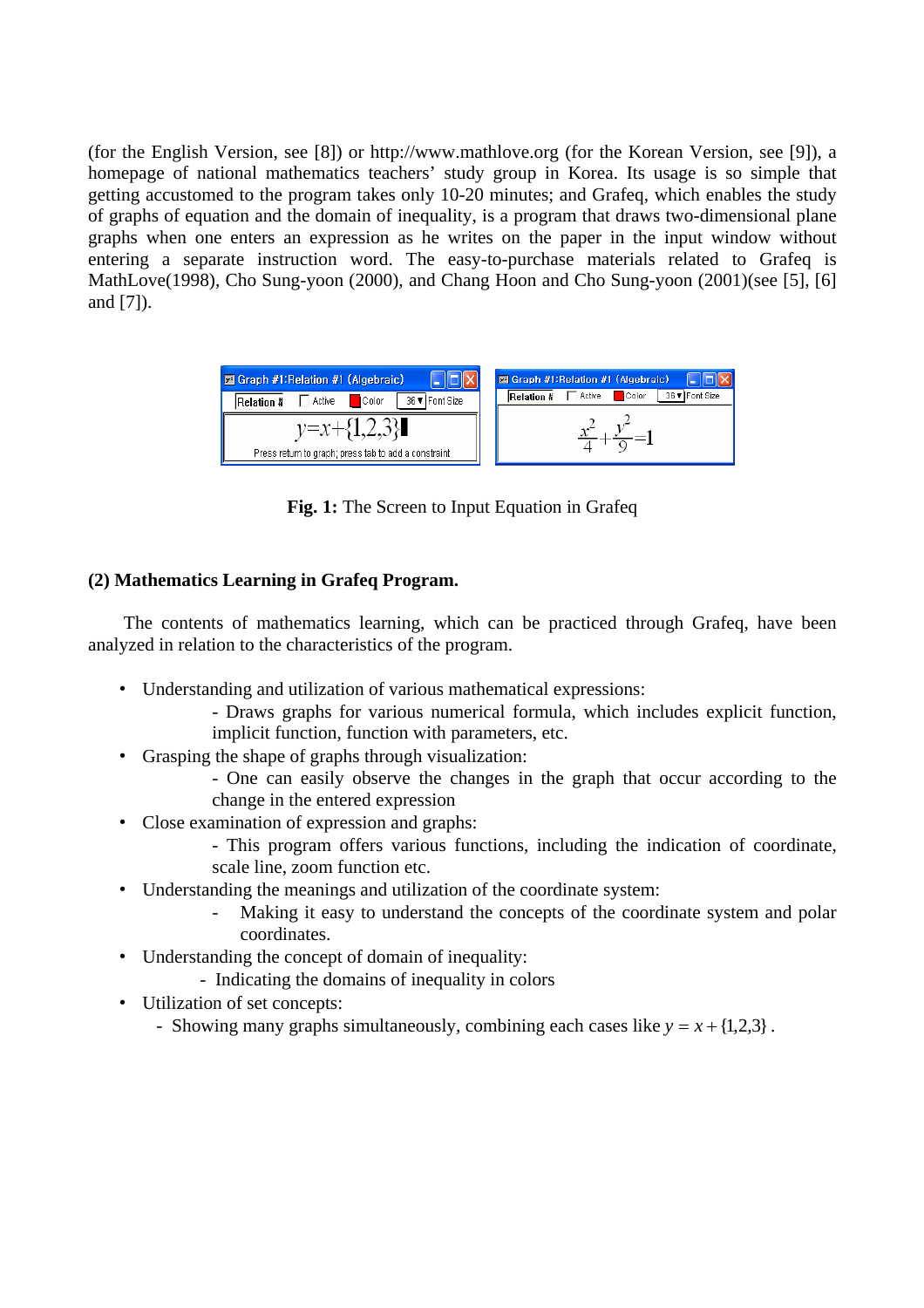

**Fig. 2:** Some examples of how to use Grafeq program

## **3. Research Design**

#### **(1) Research Subject**

The freshmen, who entered the mathematics education department, teachers' college, Jeonju University(In Korea), where the researcher is working, participated in the research: 40 freshmen for each year from the years 2002 to 2004, for a total of 120 students. The reason that future mathematics teachers were chosen as research subjects was that the purpose of this research is closely related to the contents that need to be educated for mathematics teachers.

#### **(2) Research Process**

This research consists of three main phase. The first phase of this research(year 2002), the researcher conducted preliminary classroom observation. The researcher was a teacher and a observer. Throughout this time, the researcher gathered information for planning a future classroom activity. The second phase of this research(year 2003), classroom activities that were designed by a researcher on the basis of preliminary classroom observation were carried out and the results of classroom activities were investigated. Through the analysis of the researcher's observation results and students' individual records, the researcher proved the effects of mathematics education in design-making activities through the use of Grafeq The third phase of this research(year 2004), the researcher put the same classroom activities at the second phase of this research into practice again in other class and reconfirmed the effects derived from previous analysis in the second phase. This phase was for reliability of this research results.

#### **(3) Preliminary Classroom Observation**

Using the "liberal arts seminar", a compulsory class for freshman in 2002, the classroom observation was conducted over 4-week period, once a week for an hour. At the  $1<sup>st</sup>$  class, the usage of Grafeq program were introduced to the future mathematics teachers. In the other classes, the teacher(researcher) let them use Grafeq program for learning secondary mathematics and did not provide any guide to particular mathematical activities. The researcher observed that they manipulated this program freely using secondary mathematics. But Most of them only used Grafeq program for viewing or investigating the shape of graph. From the preliminary classroom observation, the researcher concluded that specially degined mathematical activities were needed in classroom activity using program for providing a meaningful mathematical learning. The researcher attempted to plan following classroom activities in the next year.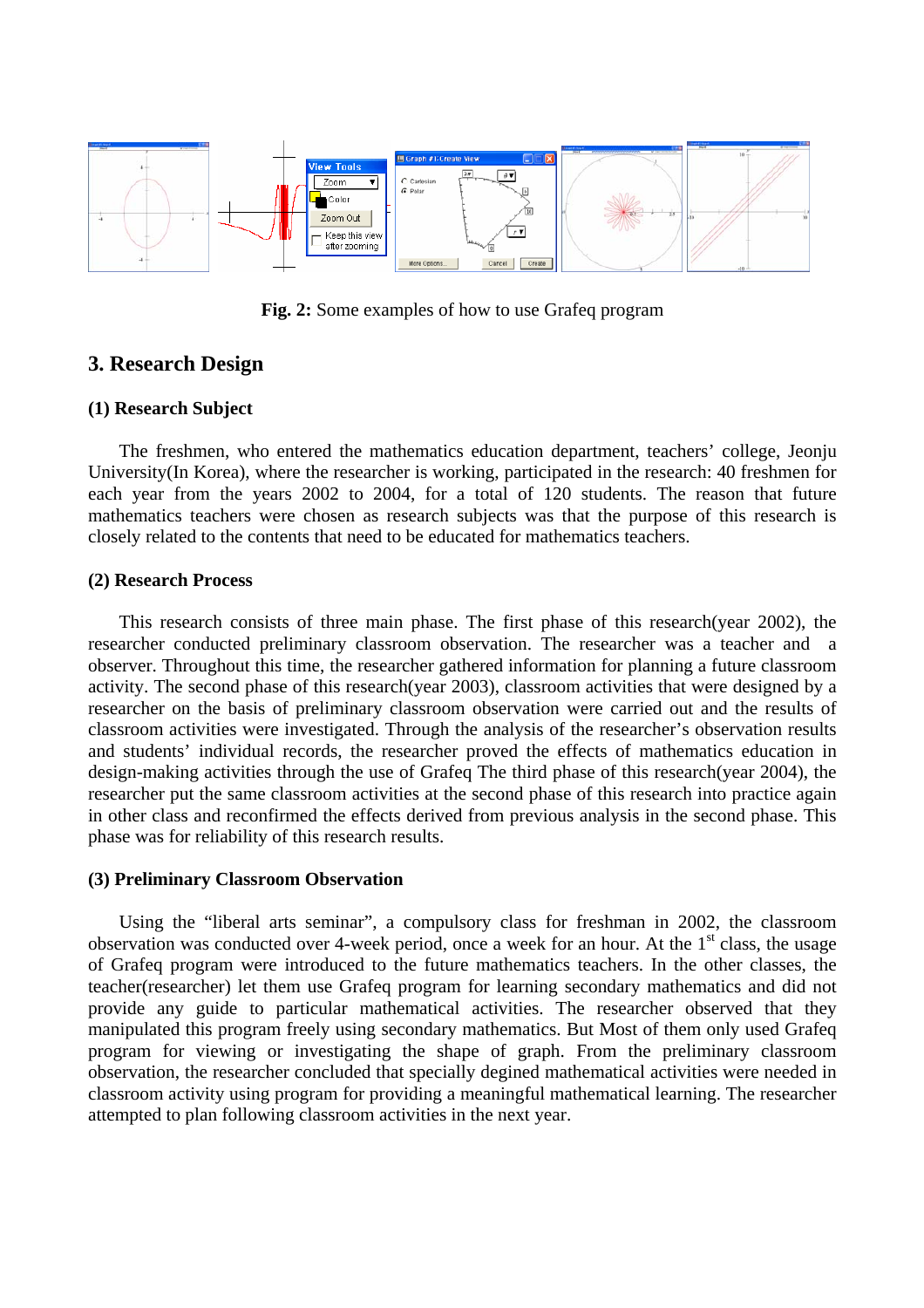#### **(4) Classroom Activities**

In the second phase of this research, the researcher designed classroom activities to lead participants to design various figures in the world with secondary mathematics. These activities were making design with graphs using Grafeq program. The summary of classroom activities is like the following process.

- 1. Introduction on the proceedings of the class
- 2. Simple instruction on the usage of Grafeq(Only  $1<sup>st</sup>$  class).
- 3. Setting the theme of the work to be designed: Selection of one's original theme of work
- 4. Search for problem-solving method: Search for the proper expressions that fit the design
- 5. Assigning tasks: Making design with graphs
- 6. Task-performing activity (during class or at home)
- 7. Collection of task product (by group or by individual),
- 8. Announcement of task product-making process and the results (by individual or by group)
	- : Observation of expressions used for the task, Question and answer session between students and the teacher Indication of points that need to be supplemented
- 9. Adjustment and supplementation of task product
	- : Discussion with fellow students, Execution of joint research
- 10. Exhibition of produced designs

Classroom activities were conducted over 4-week period, once a week for an hour during the "liberal arts seminar" in 2003. When a new design theme was suggested at each class, the above process was repeated.

In the process of this class, the teacher(researcher) laid an emphasis on enabling the future mathematics teachers to deeply understand and apply school mathematics using technology. So the teacher participated in helping student's task performance. When the assistance was needed, the teacher provided some guidance, advice, suggestions and questions. The third phase of this research(year 2004), the researcher repeated above classroom activities with the other research subjects.

## **(5) Data Collection**

For this research, data were collected in the following manner: The researcher observed the class continuously, recording the results of the observation. The expressions and questions of students that indicate a significant progress in terms of mathematical education during student announcement periods in each class were also recorded. The meaningful dialogue between the teacher and students during the instruction were recorded. The contents of students' announcements were all videotaped. The students were asked to write down their thoughts about the class activities(students' individual records). The researcher collected them to use as research data.

## **(6) Data Analysis**

In order to obtain research results, the data in classroom activities after preliminary classroom observation were analyzed by three steps.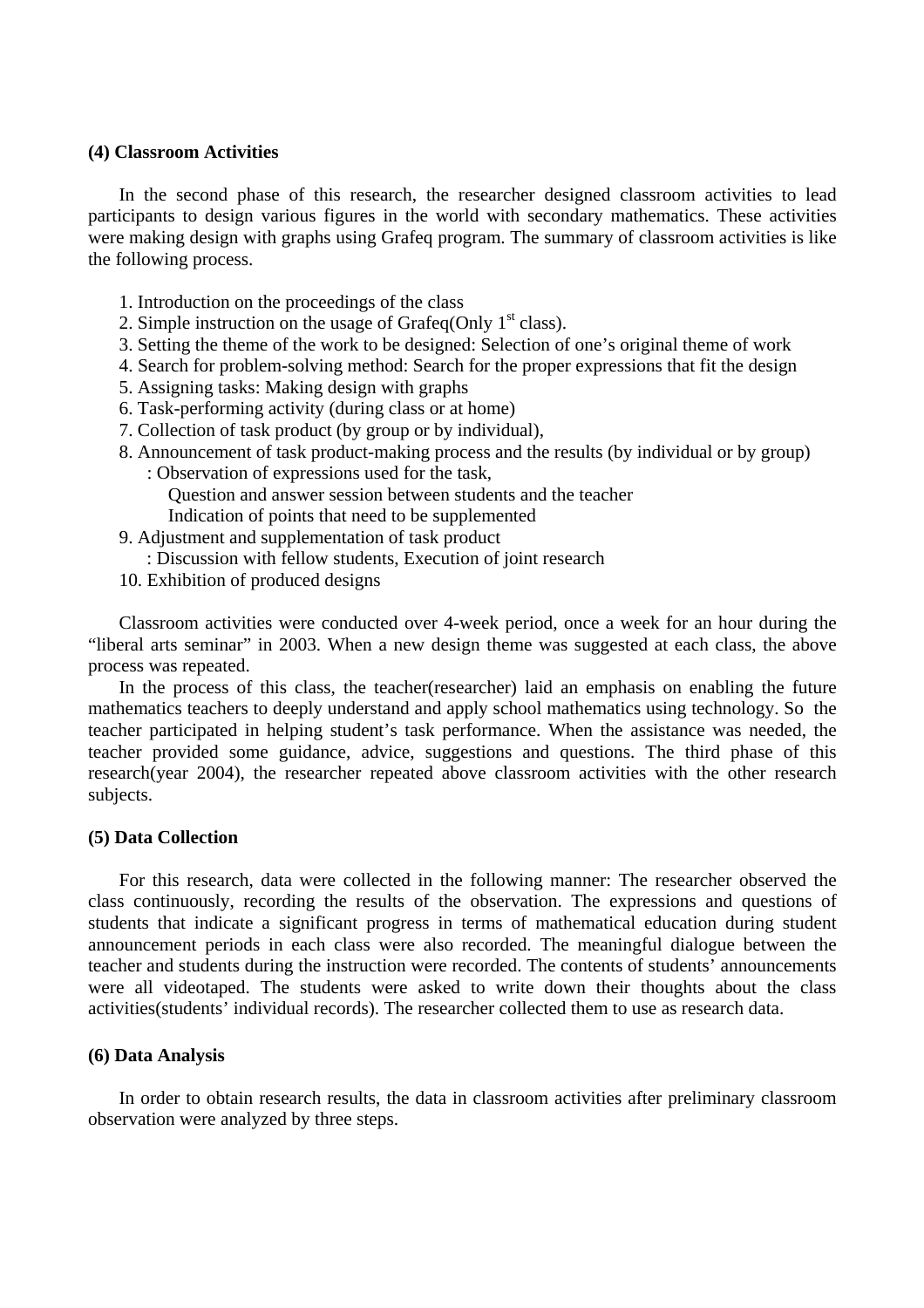At the first step, researcher's classroom observation notes and recording materials were examined from the perspective of effects of mathematics education. In this process, we tried to find some meaningful clues supporting the effects of mathematics education in Grafeq activity. The data with these clues were classified according to result that has similar effect . These were divided into two domains. One was the effects in the affective domain, the other was the effects in cognitive domain.

At the second step, we examined students' individual records and students' announcements materials(video-taped) on the basis of the effects at each domain which was derived from the first step). From this process, we tried to confirm whether the same effects were found or not in students' individual records and students' announcements materials.

At the third step, we derived common effects confirmed from above two steps. The researcher repeated the classroom activities with other classes and investigated whether the same effects suggested in previous analysis would be present in other classes.

## **4. Research Results**

#### **(1) Results**

Through the analysis of the researcher's observation notes, students' announcements materials and students' individual records, the effects of mathematics education in mathematical design using Grafeq were induced as follows. This effects were also confirmed in the third phase of this research.

- :
- Effects in the affective domain
	- Change in the viewpoint concerning mathematics: acquisition of positive view of mathematics
	- Deeper interest in mathematics
	- Perception of one's own mathematical competence(confidence in mathematics)
	- Experience of practicality and aesthetics of mathematics
- Effects in cognitive domain
	- Understanding and utilization of mathematical contents and knowledge
	- Experience of problem solving(trial & error strategy, A-ha experience…)
	- Integrated Mathematics Study
	- Perception of formalization and simplification

## **(2) Example 1: Effects in the affective domain**

Following are a few examples of the applied works and some examples showing the mathematical educational effects in the affective domain, analyzed using individual records and announcements materials. But we can also see some effects in cognitive domain in the following materials.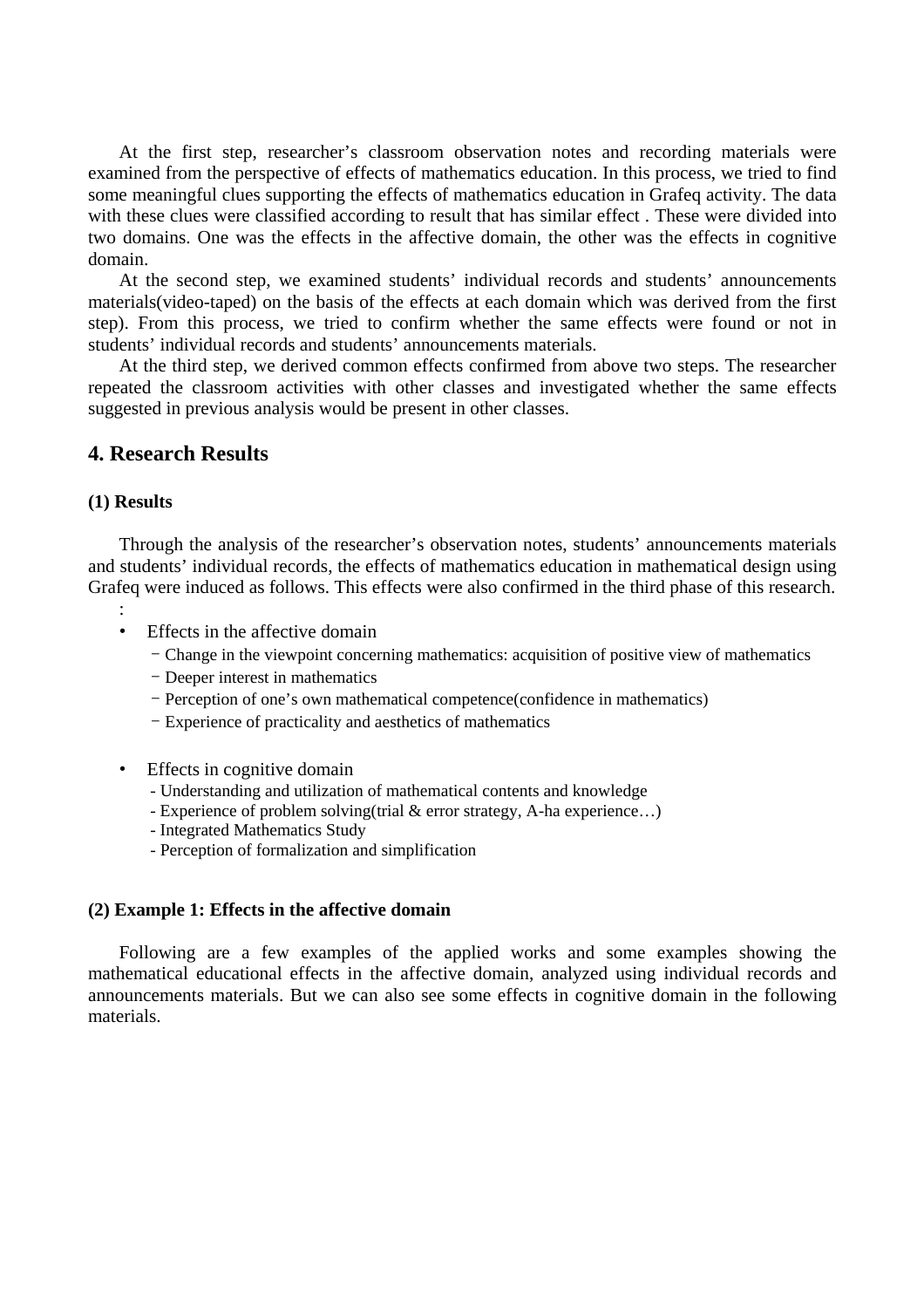| <b>Graphic Design</b>       | <b>Designer's Opinion</b><br>(Designer is a freshman who entered<br>the department of mathematics education)                                                                                                                                                                                                                                                                                                                                                                                                                                                                                                                                                                                                                                                                                                                                                                                                                                                           | The effects of<br><b>Mathematics Education</b>                                                                                                                                              |
|-----------------------------|------------------------------------------------------------------------------------------------------------------------------------------------------------------------------------------------------------------------------------------------------------------------------------------------------------------------------------------------------------------------------------------------------------------------------------------------------------------------------------------------------------------------------------------------------------------------------------------------------------------------------------------------------------------------------------------------------------------------------------------------------------------------------------------------------------------------------------------------------------------------------------------------------------------------------------------------------------------------|---------------------------------------------------------------------------------------------------------------------------------------------------------------------------------------------|
| Sign for u-turn prohibition | It was interesting to represent the signboard, which • Deeper interest in mathematics<br>I just used to look on, using graphs.<br>The difficult part was adjusting the sizes of circle $\bullet$ Understanding and utilization<br>and arrow, and their positions. In order to adjust<br>the size of the triangle properly, the absolute value<br>function should be well represented.                                                                                                                                                                                                                                                                                                                                                                                                                                                                                                                                                                                  | of mathematical contents<br>and knowledge                                                                                                                                                   |
| Logo for Jeonju University  | I didn't have any idea what kind of formula I<br>should use. First, I tried drawing the axis of<br>coordinates over the university trademark. Then<br>my eyes started catching something.<br>I think this has been an opportunity for me to gain<br>some confidence on graphs using mathematical<br>formulae. I think whatever I draw, I should<br>consider it as a mathematical graph.                                                                                                                                                                                                                                                                                                                                                                                                                                                                                                                                                                                | • A-Ha experience<br>• Confidence in mathematics<br>• Change in the viewpoint<br>concerning mathematics                                                                                     |
| The snowing village         | While working with Grafeq, I realized many new<br>aspects of mathematics that I didn't know.<br>Drawing using mathematics from what I have<br>known, it was just unimaginable. So I was worried<br>a lot, and there were trials and errors. However, l<br>kept on drawing, and gradually I started to like<br>what I have done and take pride in myself. I drew<br>this picture using simple parabola, circle, and<br>graph of trigonometric function.                                                                                                                                                                                                                                                                                                                                                                                                                                                                                                                 | • Change in the viewpoint<br>concerning mathematics<br>• Experience of solving problem<br>through trial and error<br>· Understanding and utilization of<br>mathematical contents/ knowledge |
| Calm evening scenery        | This is even more meaningful because I didn't use<br>art tools but mathematical formulas. I found out<br>that<br>various formulas can be put together to<br>generate a piece of art work. I think it was a • Experience of practicality and<br>significant moment of experiencing the aesthetics<br>of mathematics through my eyes. I wanted to<br>express the shape of moon in a prettier way, but it<br>took me a long time to figure out the intersection • Understanding and utilization of<br>points of the two circles, which was more difficult<br>than I thought. I like this part the most because I<br>had the hardest time doing it. Why don't we draw<br>various landscapes using mathematical formulas • Deeper interest in mathematics<br>and make a calendar with them to hang in the<br>room? Won't those people who have felt<br>mathematics to be unfamiliar realize and fall in<br>love with the beauty of mathematics, looking at the<br>calendar? | aesthetics of mathematics<br>mathematical contents/knowledge<br>and change in the attitude<br>on the subject                                                                                |

## **Table 1:** Some examples of student's works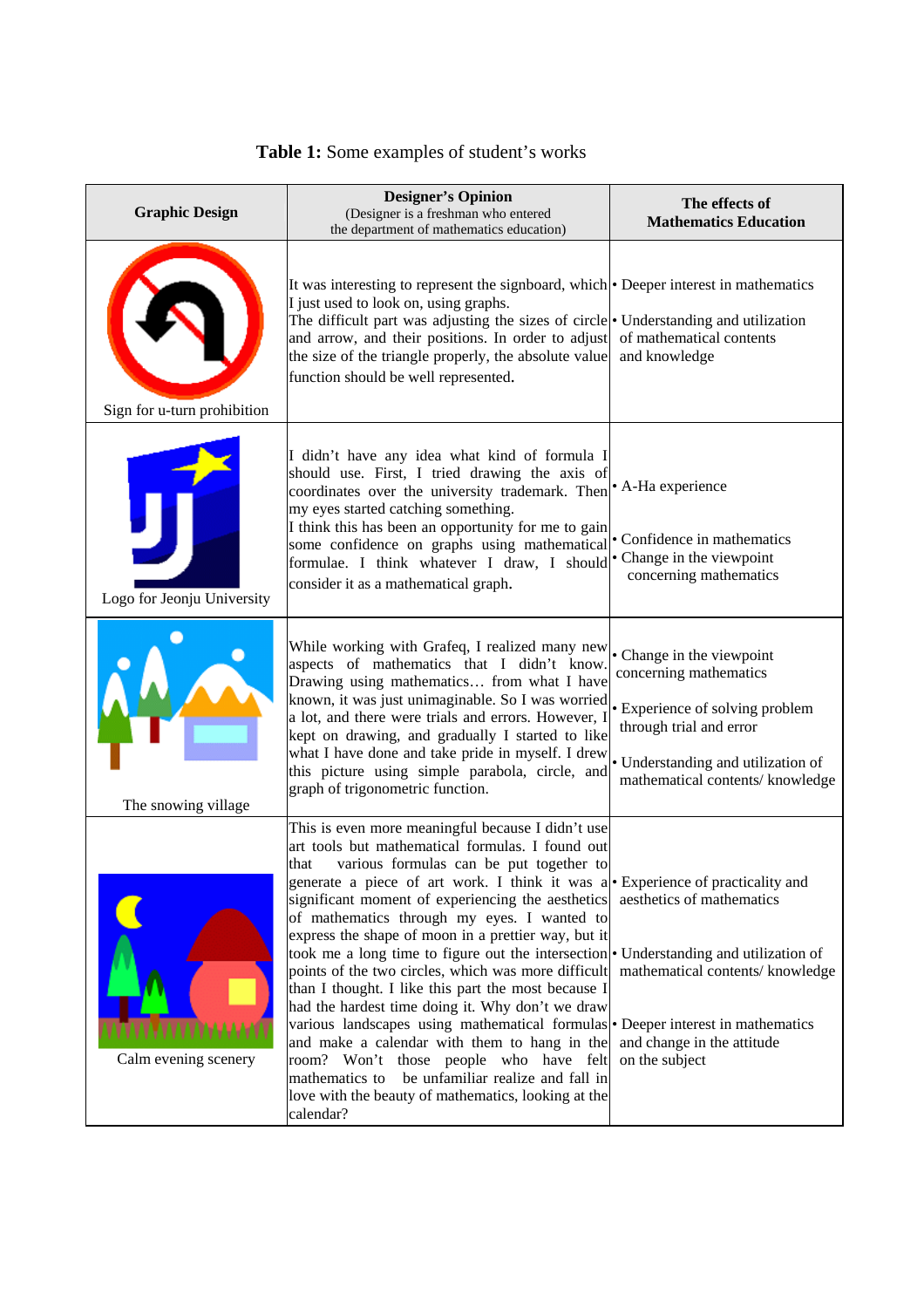#### **(3) Example 2: Effects in the Cognitive Domain**

• Integrated Mathematics Study: Utilization of Various Mathematical Concepts

In class, the teacher usually asked to students:

"What expressions did you use to construct this design?". "What mathematical concepts can you use or learn in your design?"

When asked these questions, students reviewed mathematical expressions and concepts used in his work and replied to teacher as follows:

"The expressions used to express 'dragonfly design' are circles, ellipses(In [Fig.3])"

- "The mathematical concepts used to 'dragonfly design' are center of circle, radius of circle, the length of major axis and minor axis of an ellipse, parallel translation, symmetric transposition, domain of inequality(the interior and the exterior of circle and ellipse) etc."
- "I think these concepts can be learned through concrete actions in the process of completing the design"



**Fig. 3:** Dragonfly Design(Expressions used for Design)

In the analysis of dialogue between the teacher and students during class(recorded materials), The researcher concluded that constructing a design of one's own by inputting expressions on Grafeq provided the students with the opportunity to deal comprehensively with various mathematical knowledge they had gained in the middle and high school. Even more advanced from the level of learning where they simply learn and memorize numerical formulae and thus seek a solution, they experienced the activity in which they searched for necessary numerical formula on their own, expressed it properly, modified their original expressions through feedback, and thus created appropriate expressions to solve the problem. In the process of such activity, they were provided with the learning opportunity that would enhance their ability in applying mathematical knowledge and problem solving.

Many students participated in this study also said that the activity of producing design with graphs requires comprehensive employment of previously learned mathematical knowledge, including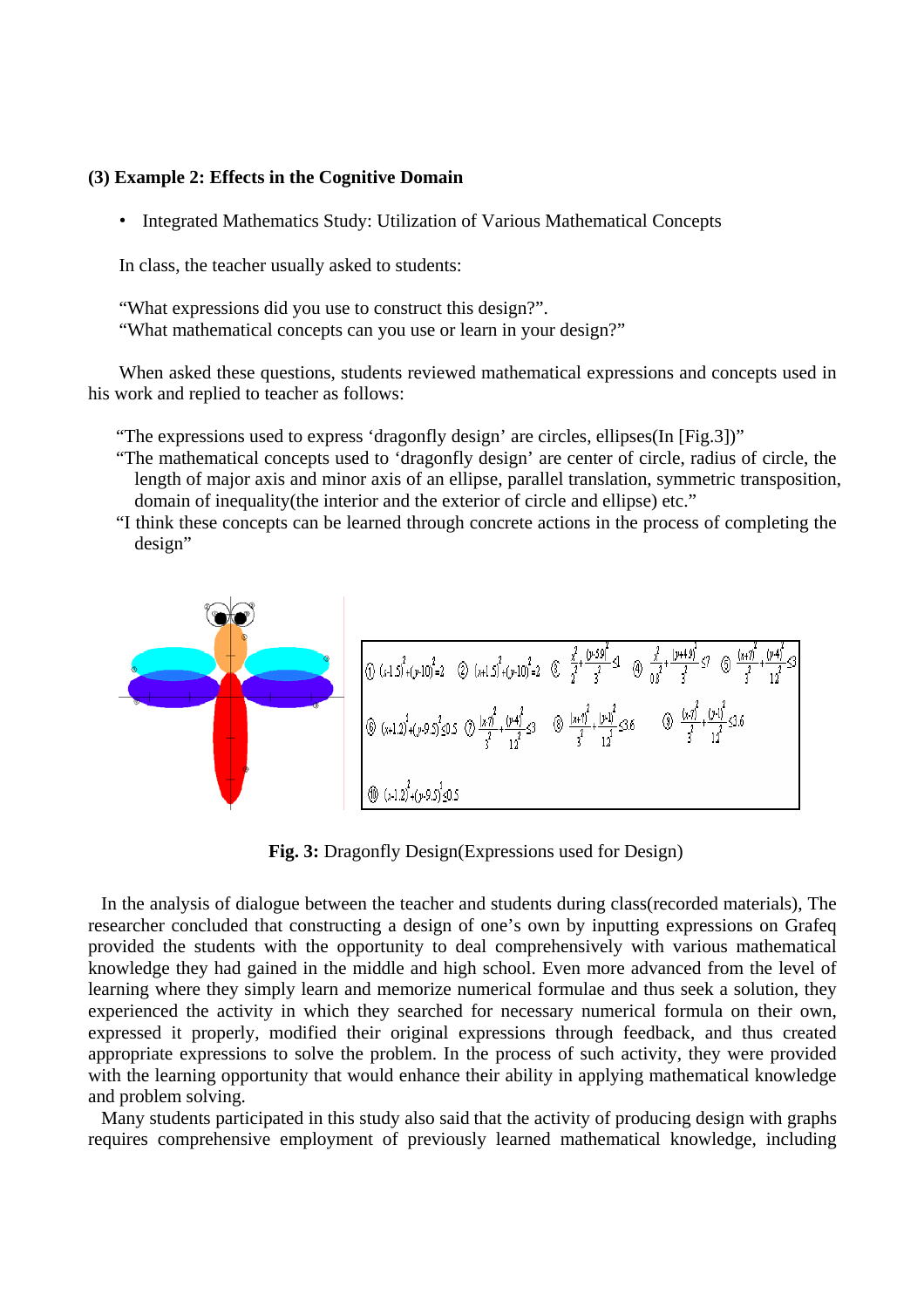various function graphs, which were dealt with in secondary mathematics, shape and characteristics of graphs, scope of inequality, setting conditions, symmetric transposition, transformation, search for intersection point, limit of variables' scope, etc. Furthermore they expressed that this activity requires not just the recall of knowledge but application faculty, creative power and imaginative power.

• Perception of formalization and simplification

In this research process, the teacher tried to provide questions to guide students. From the analysis of classroom observation, dialogue between the teacher and students and the student's works, we found out that student's mathematical activity could be enhanced by teacher's guidance.

For example, the teacher suggested the following questions to students in the class.

- "What mathematical concepts can you use to paint color in your design?"
- "If you change the coefficients of expressions in your design, what kind of changes will appear in your design?"
- "Can you make your design by reducing the number of expressions without any changes in shape?"
- "Can you take several expressions with the same form and put them together in one expression?" etc.

By observing the process of mathematical design product which was dealt with during the class, the researcher confirmed how the expressions which were dealt with in secondary mathematics can be applied and how mathematical ideas can be given shape through the Grafeq program.

The butterfly design that is introduced in [Fig. 4] is an example of utilizing linear equations and the equation of circles any high school student can use with ease. A student who was asked by 'what mathematical concepts can you use to paint color in your design?' changed his design as follows.





**Fig. 4:** Linear function and circle used **Fig. 5:** Application of Inequality concept

[Fig. 4] is the expression of only the edge of the design and [Fig. 5] is the result of filling the inside of the design with the inequality concept. By observing the process of this student's design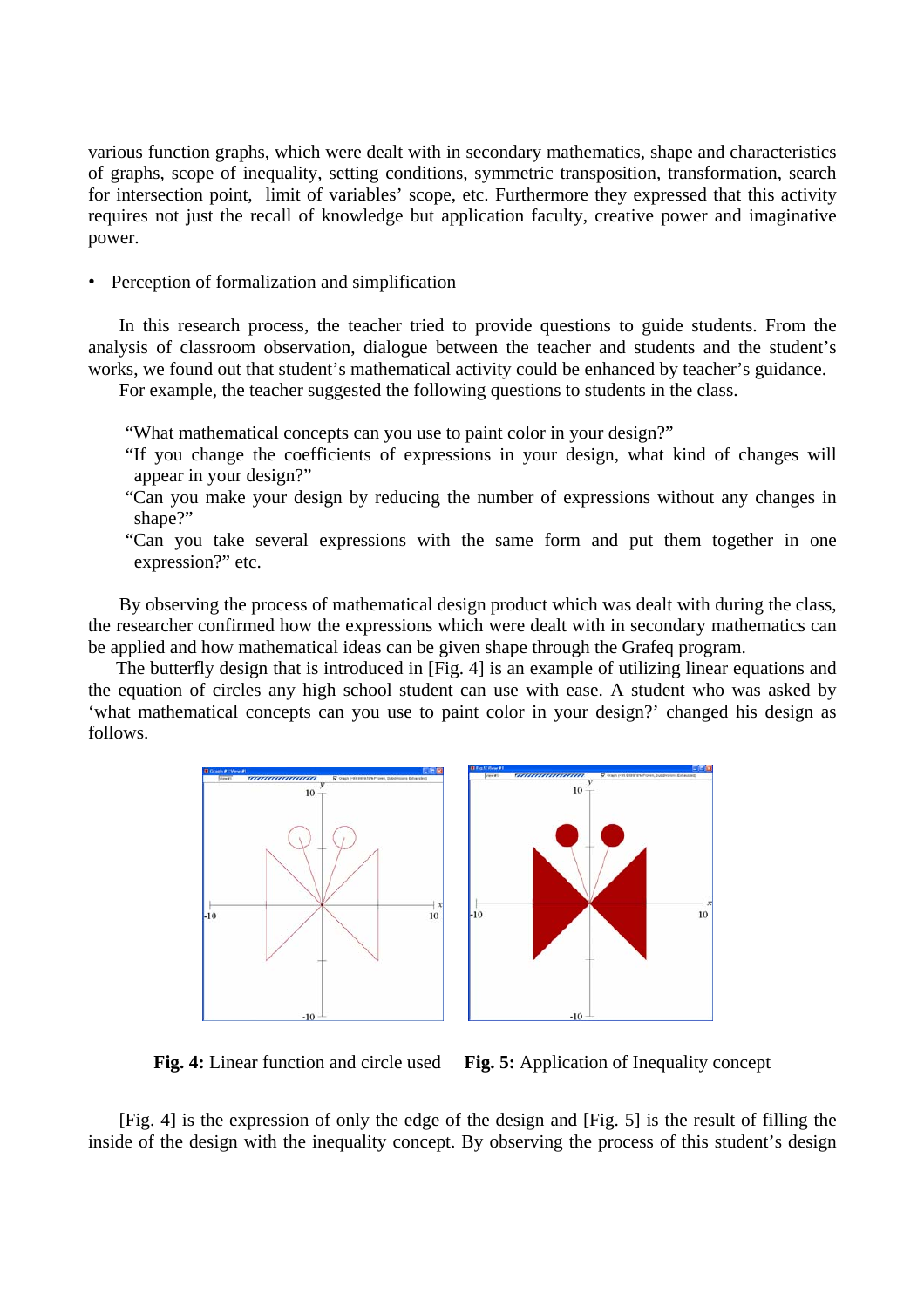product, the researcher became know that student's use of mathematical expressions output were renewed again and again whenever the teacher suggest a question to him. When the teacher asked him, 'can you make your design by reducing the number of expressions with the same shape?', the student revised expressions used in his design and entered the new expressions.







The student understood that even the identical designs can be expressed by using different numerical formulae as shown in [Fig. 6] and [Fig. 7]. The number of numerical formulae and the refinement level of expression employed in a design product have a close correlation with the producer's mathematical thinking faculty. The student attempted to simplify the expressions if possible. In his activities, we observed the same design in an integrated formula like [Fig. 8], applying such mathematical knowledge as simultaneous inequality concept, graph divided by section, etc.





Fig. 8: Integration of expressions: More compressed expression Fig. 9: More refined design



The work of mathematically integrating and compressing expressions as shown above has a close correlation with the growth in mathematical knowledge and an advance in mathematical thinking faculty.